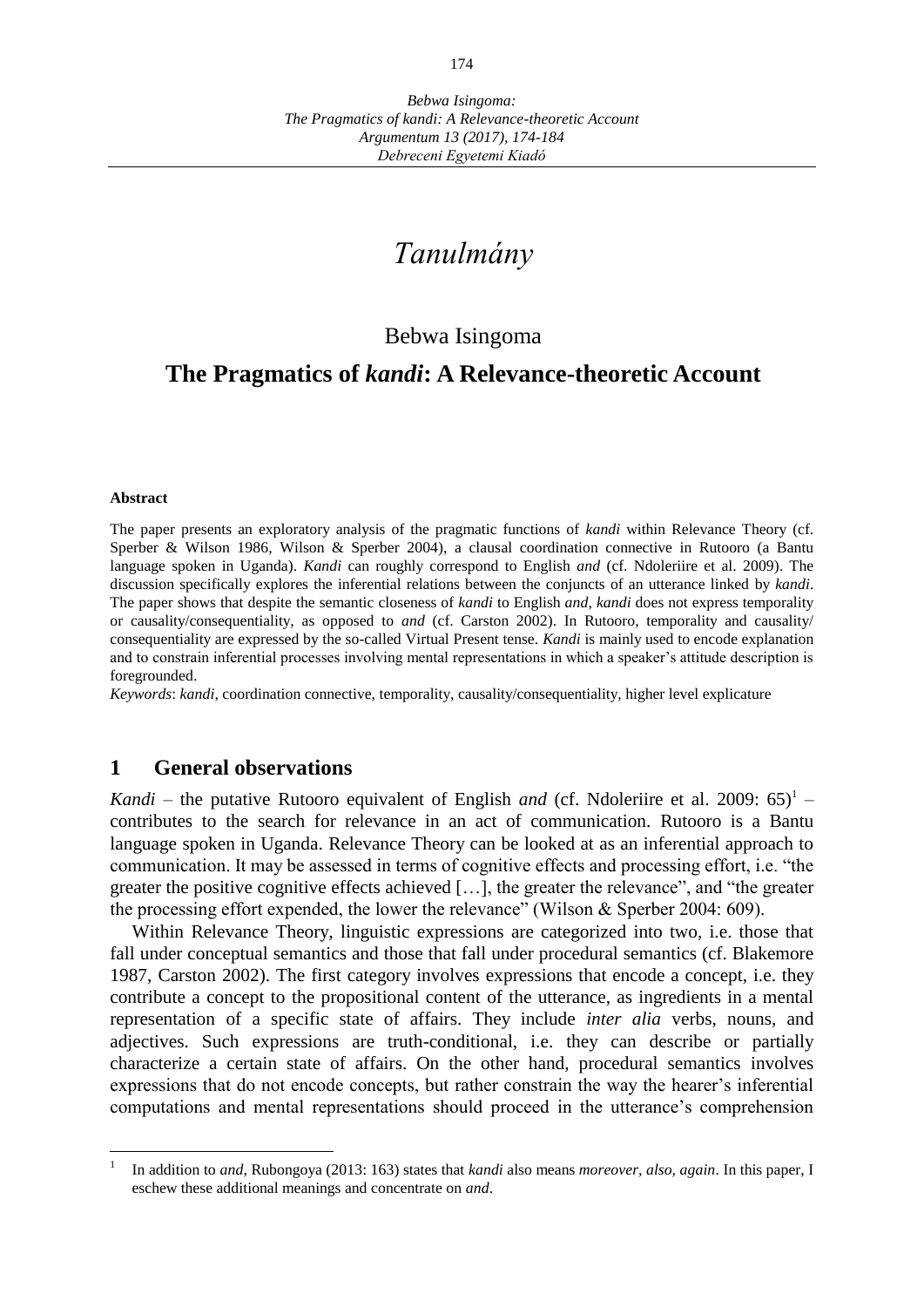#### *Bebwa Isingoma: The Pragmatics of kandi: A Relevance-theoretic Account Argumentum 13 (2017), 174-184 Debreceni Egyetemi Kiadó*

process (Fretheim 2004a, Assimakopoulos 2015). In other words, they guide the hearer towards the intended contextual effects, by profiling the most efficient cognitive trajectory leading to an output of the pragmatic processing which is congruent with the speaker's informative intention. Such expressions indicate to the hearer the type of inference process she is expected to go through.<sup>2</sup> Blakemore (1987) shows that connectives such as *so* and *after all*  contribute to relevance by guiding the hearer in the inferential phase of the comprehension process towards the intended contextual effects. This reduces the overall effort required and satisfies the hearer's expectation of relevance (also see Carston 2002, Fretheim 2004a). A word like *kandi* falls under this category. According to Blakemore's (1987) semantic constraint on relevance, expressions that encode procedures are non-truth-conditional.

Wilson & Sperber (1993) empirically distinguish two types of procedural expressions, i.e. those that impose constraints on implicatures, 3 e.g. discourse connectives, and those that impose constraints on explicatures, 4 e.g. pronouns. They also state that there might be still a further type of procedural expressions, which constrain not the proposition expressed by an utterance, but its higher level explicature (i.e. cognitive representations in which propositional forms are embedded under a speaker's attitude description (cf. Fretheim 2004b)). Hence, in keeping with Wilson & Sperber (1993), *kandi*, as a connective, should impose constraints on implicatures. However, it also proffers an instantiation of Wilson & Sperber's (1993) conjecture on procedural expressions that constrain higher level explicatures, as I will show in the subsequent sections. In addition to constraining higher level explicatures, *kandi* is used to encode explanation, as is the case with its Akan counterpart *nà* (Amfo 2007). Despite its semantic closeness to English *and*, *kandi* is not usually used to express temporality or causality/consequentiality, as opposed to its English counterpart *and.* These inferential relations are encoded by the so-called the Virtual Present tense (cf. section 2.1 below).

Given these multifaceted functional properties, *kandi* can be said to exhibit what is commonly known as ambiguity (i.e. semantic polysemy). However, in keeping with the spirit of Relevance Theory, we will not treat these properties as semantic polysemy, because *kandi* does not encode distinct meanings. Rather, we will look at it from the pragmatic perspective of univocality (cf. Fretheim 2006, Amfo 2007). Univocality means that the different contextdependent uses of *kandi* are looked at as tokens of one lexical item, which has no semantic polysemy structure. In other words, these context-dependent uses do not pose any ambiguity since they rest on context at the explicit level of content.

The study relies on native speakers' intuition, who were contacted in order to shed more light on the different readings that *kandi* encodes in an utterance. The rest of the paper is structured as follows: Section 2 delineates what *kandi* encodes and what it does not encode, as well as providing alternative means used by Rutooro to express inferential relations involving temporality and causality/consequentiality. Clauses in which mental representations and inferential computations of the sort are profiled do not require the use of *kandi*, whose presence there instead constrains inferential processes characterizing the speaker's propositional attitudes, known in relevance-theoretic terms as higher level explicatures. The section

 $\overline{a}$ 

<sup>2</sup> For convenience purposes, I use 'she' to refer to the hearer/addressee and 'he' to refer to the speaker/communicator.

<sup>&</sup>lt;sup>3</sup> An implicature is "a contextual assumption or contextual implication intended (communicated) by the speaker" (Carston 2002: 377).

<sup>&</sup>lt;sup>4</sup> An explicature is an explicitly communicated assumption developed via inference from the conceptual representations encoded by an utterance (Carston 2002).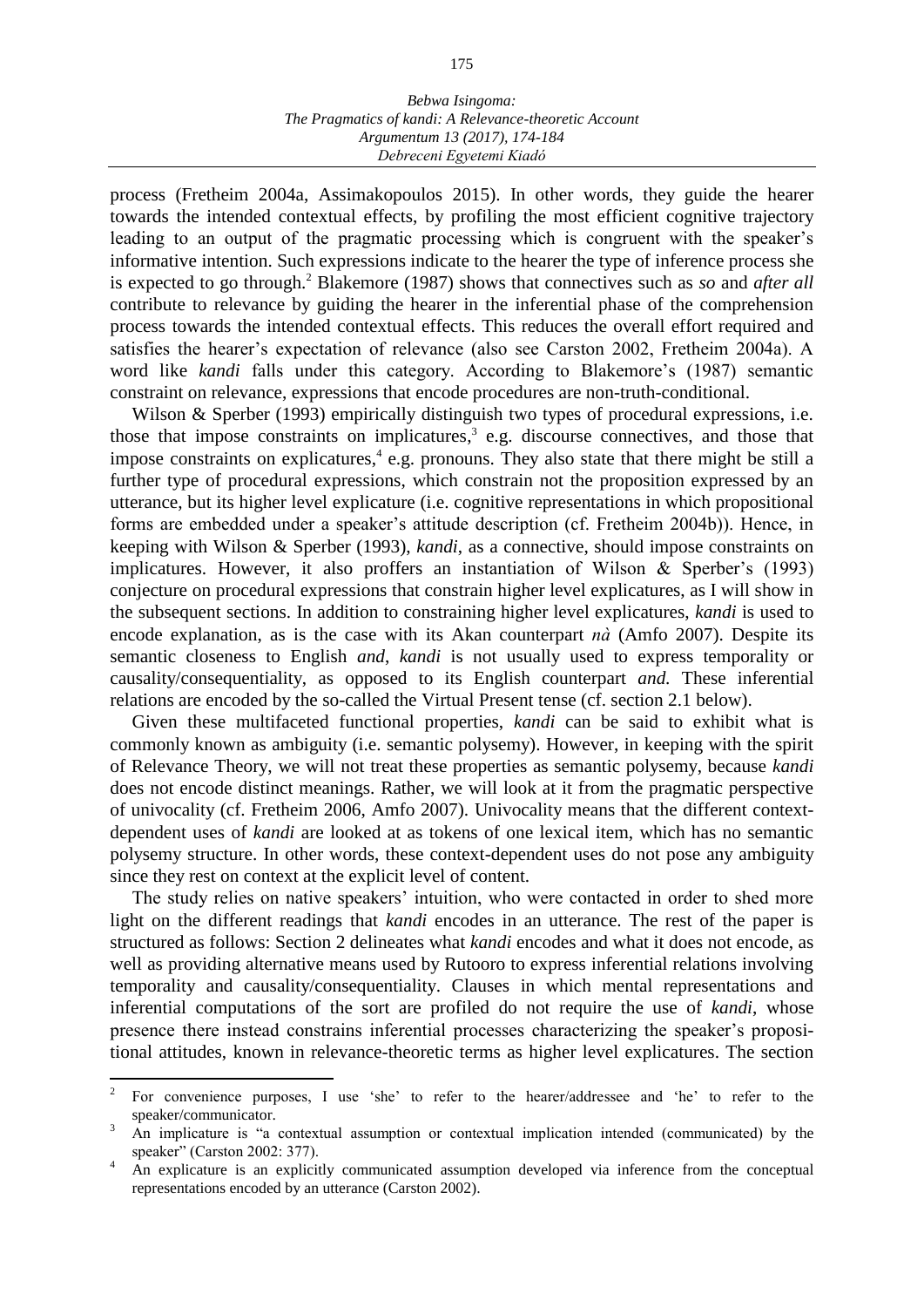provides other pragmatic functions of *kandi*, namely explanation and other higher level explicatures. The paper finishes with a conclusion in Section 3, underscoring variability among languages as regards inferential relations associated with their functors.

## **2 Pragmatic functions of kandi**

#### *2.1 Temporality and causality/consequentiality vs. higher level explicature*

Unlike English *and* (cf. Carston 2002), *kandi* is not usually used to encode temporality or causality/consequentiality. If it is used in clauses with temporal or causal readings, it plays the role of constraining a higher level explicature in the two propositions. Temporality and causality/consequentiality are expressed by juxtaposing two conjuncts, separated by a comma in writing, and a brief pause in speech. More importantly, a special tense (namely, Virtual Present (cf. Maddox 1902, Rubongoya 1999) is used. Consider (1) and (2):

|                                                 |  |  |  |  | (1) Omusaija akahika ha saaha ikumi, y-a-tu-ramuky-a. <sup>5/6/7</sup> |
|-------------------------------------------------|--|--|--|--|------------------------------------------------------------------------|
|                                                 |  |  |  |  | Man arrived at hour ten 3s-V.PRES-us-greet-FV                          |
| 'A man arrived at four o'clock and greeted us.' |  |  |  |  |                                                                        |

(2) Akasanga enju ekingirwe, y-a-garuk-a-yo. He found house locked 3s-V.PRES-go back-FV-LOC 'He found the house locked and went back.'

In (1), the inferential relation between the two conjuncts is temporal, while in (2) there is both a temporal succession and a causal-consequence reading. In both (1) and (2), the utterances show that there is coordination at work, which instructs the addressee to process the two propositions in each utterance as conjuncts. In these utterances, the addressee will arrive at optimal inferential relevance when she makes use of the inferential relations between the two conjuncts, i.e. the temporal ordering and causal-consequence readings. Note that the reason for the two readings in (2) is that there is usually an entailment relation between causality and temporality, i.e. "the event which caused the other event must have occurred first" (Amfo 2007: 672).

The second clause cannot stand on its own without the syntactic or pragmatic support of the first clause in both (1) and (2). The syntactic and pragmatic dependence of the second conjunct on the first is triggered by the tense used in it. The -a- marker, glossed here as Virtual Present (cf. Maddox 1902, Rubongoya 1999), indicates that some event occurred before the one expressed in the conjunct in which this tense is used. Crucially, syntactic dependence is mandatory here, since, as Maddox (1902: 25) states, the use of the Virtual Present requires "to commence a narrative in the tense appropriate to the time (say far-past) and to continue with

 $\overline{a}$ 

<sup>5</sup> Sentence slightly adapted from Ndoleriire & Oriikiriza (1996: 105).

<sup>6</sup> Special abbreviations and notation: **1, 2, 3** = 1st, 2nd, 3rd person;  $#$  = not the intended meaning; **APPL** = applicative;  $\bf{FV}$  = final vowel;  $\bf{IMP}$  = imperative;  $\bf{LOC}$  = locative;  $\bf{s}$  = singular;  $\bf{NEG}$  = negative;  $\bf{p}$  = plural; **PERF** = perfective; **V.PRES** = Virtual Present

<sup>&</sup>lt;sup>7</sup> Note that, in Rutooro, time is counted from sunrise to sunset, i.e. 7.00 am is the  $1<sup>st</sup>$  hour of the day and 6.00 pm is the 12<sup>th</sup> hour of the day. A similar system is used for the time between 7.00 pm and 6.00 am. Hence, 4.00 pm is the  $10^{th}$  hour of the day.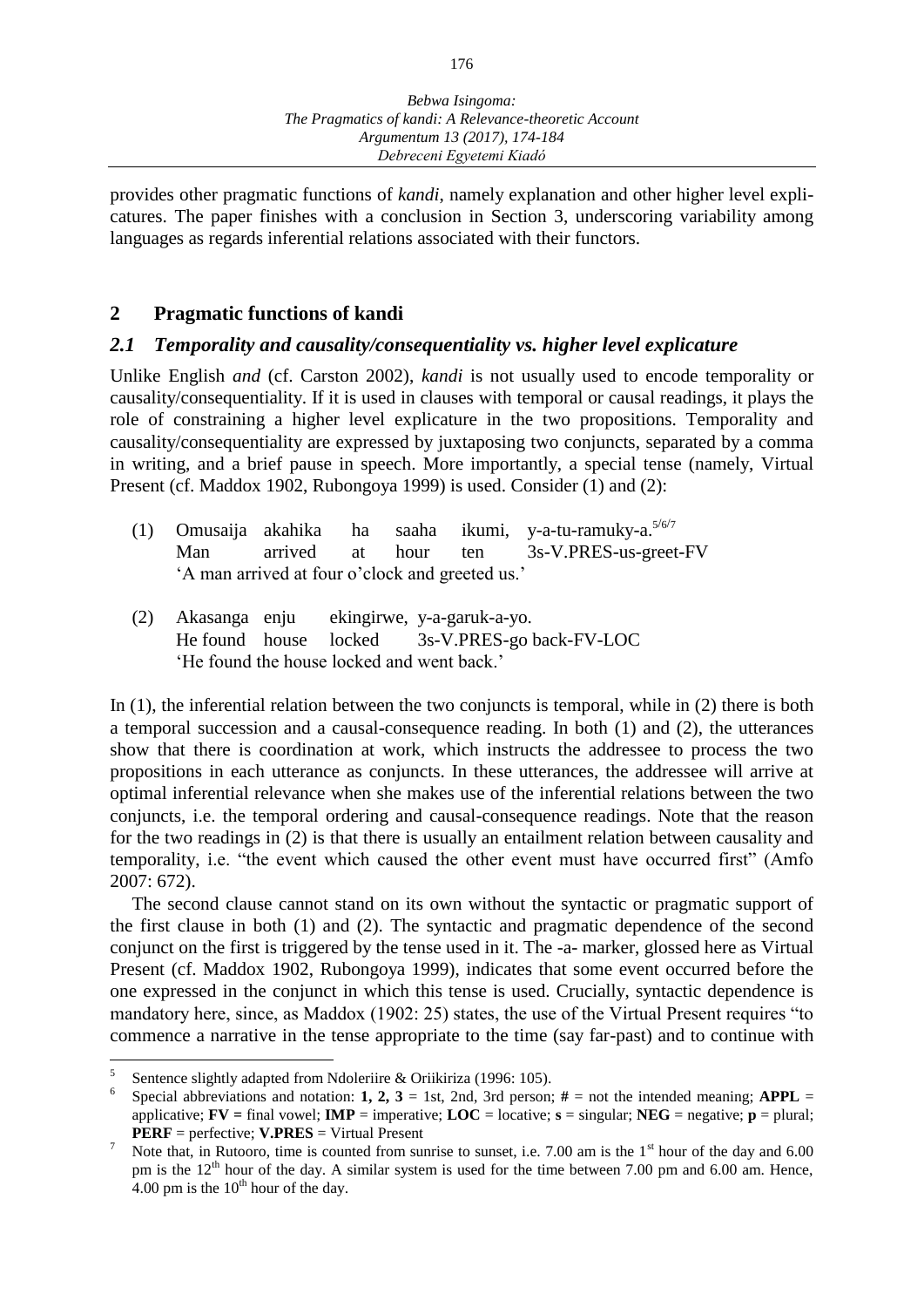#### *Bebwa Isingoma: The Pragmatics of kandi: A Relevance-theoretic Account Argumentum 13 (2017), 174-184 Debreceni Egyetemi Kiadó*

the virtual present…" Hence, it is important to point out here that this overlap between coordination and subordination blurs the categorical distinction between these two grammatical concepts. As Blühdonn (2008: 61) states, "the syntactic distinction between coordination and subordination is neutralized at levels higher than the sentence. On the levels of text and discourse it does not play any relevant role." Ndoleriire & Oriikiriza (1996: 106) state that, "when one says, 'yaturamukya' the literal translation would be 'and he greeted us'." This observation indicates that the Virtual Present tense encodes some procedural information that something that had an impact on, or led to what is described in the conjunct in which this tense appears, must be retrievable in the preceding conjunct – a task sometimes performed by the connective *and* in English.<sup>8</sup> Note that if the conjunct in which this tense occurs is not overtly preceded by another conjunct, then this non-overt conjunct must be recovered contextually.

When *kandi* is used to connect propositions in the temporal and causal readings, it constrains a higher level explicature, i.e. an embedding of the proposition under a propositional attitude description. Thus, if we insert *kandi* in (1) and (2), as in (3) and (4) below, this will direct the addressee to the fact that the relevance of the utterance resides more in the higher level explicature than in the actual temporal proposition (3) or causal proposition (4). In contrast, in the English analogue utterances (5), *and* encodes temporality in (5a) (i.e. the arrival of the man preceded his greeting us) and causality/consequentiality in (5b) (i.e. the fact that he found the home locked made him go back). Note that as is the case in the Rutooro utterance in (2), (5b) encodes a temporal succession as well, since "causality entails temporality" (Amfo 2007: 670).

- (3) Omusaija akahika ha saaha ikumi **kandi** y-a-tu-ramuky-a. Man arrived at hour ten *and* 3s-V.PRES-us-greet-FV 'A man arrived at four o'clock and greeted us.'
- (4) Akasanga enju ekingirwe **kandi** y-a-garuk-a-yo. He found house locked *and* 3s-V.PRES-go back-FV-LOC 'He found the house locked and went back.'
- (5) (a) The man arrived at four o'clock and greeted us.
	- (b) He found the house locked and went back.

 $\overline{a}$ 

In (3), the speaker expresses surprise, which is a higher level explicature. That is, the speaker did not expect the man to greet them having arrived at four o' clock. Perhaps, such a time was not convenient for the man to greet them, but he did it, nevertheless. The propositional content of temporality is encoded by means of the Virtual Present tense, while the presence of *kandi* directs the addressee to the propositional attitude of surprise. In (4), the propositional content is causality, but this is embedded under the propositional attitude of the speaker, namely either of surprise or disappointment. In other words, the speaker expected the referent to possibly

Maddox (1902: 25) states that in addition to the use of the Virtual Present tense in narratives, the tense is also used to encode the fact that "something has just happened, is in danger of happening, or (rarely) has been happening up to the present" (see also Rubongoya 1999: 226).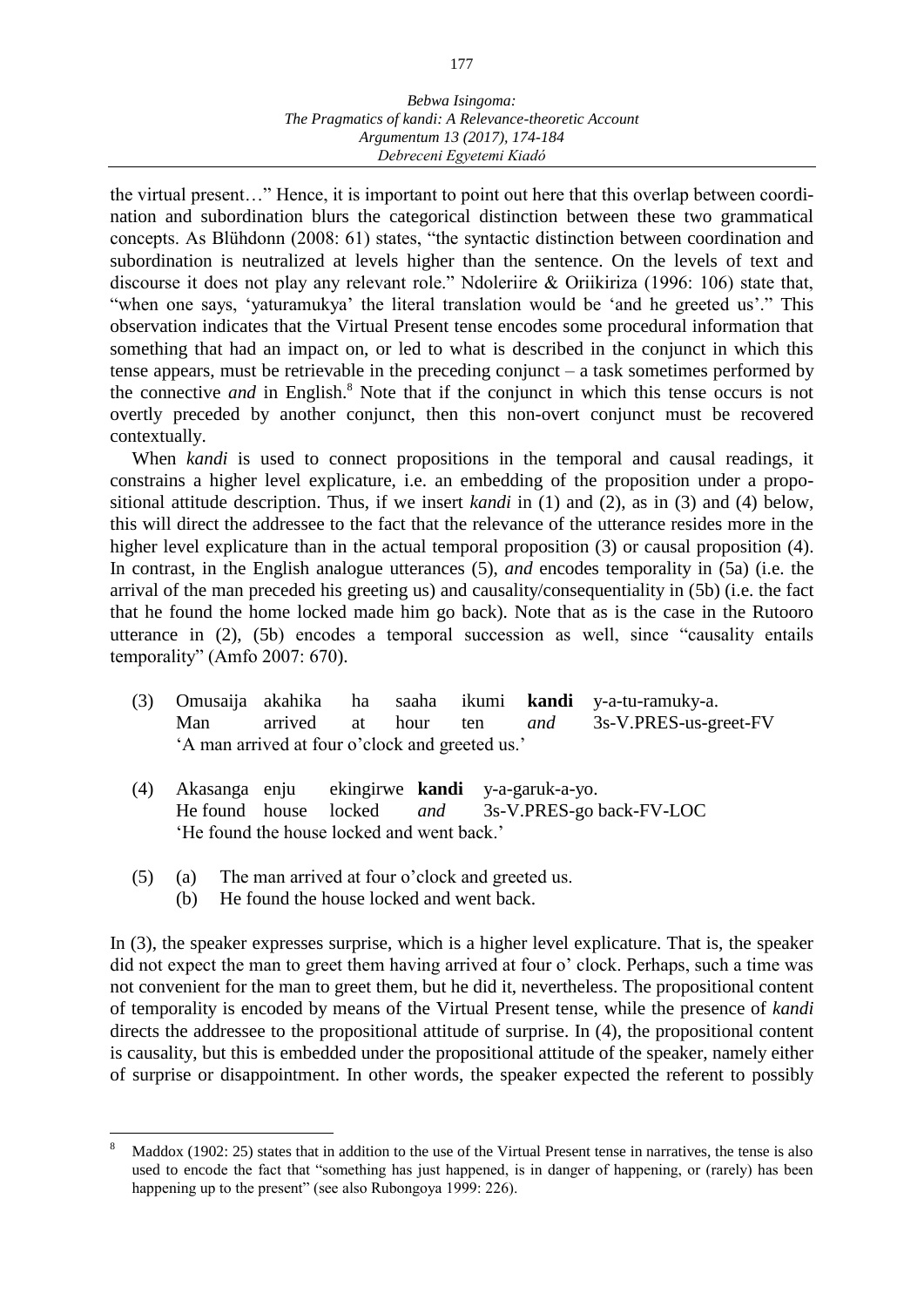wait even if he/she had found the house locked. Thus, although the latter's departure was prompted by the fact that the house was locked, it surprised or disappointed the speaker.

We should note that *kandi* can be also used syntactically in an utterance that encodes temporality or causality/consequentiality if it conjoins more than two propositions. In such cases, its role is to show a list of events, although prosody can be used to still encode a higher level explicature. For example, let us expand (1) and (2) (as in (6) and (7)), by adding the proposition *yatusiima* (and he thanked us) and *tiyayongera kugaruka* (and he never came back), respectively. Here, it will be felicitous to use *kandi* to syntactically conjoin the third proposition to the rest.

- (6) Omusaija akahika ha saaha ikumi, y-a-tu-ramuky-a **kandi** Man arrived at hour ten, 3s-V.PRES-us-greet-FV and y-a-tu-siim-a. 3s-V.PRES-us-thank-FV 'The man arrived at four o'clock, greeted us and thanked us.'
- (7) Akasanga enju ekingirwe, y-a-garuk-a-yo, **kandi** He found house locked 3s-V.PRES-go back-FV-LOC and ti-y-a-yonger-a kugaruka NEG-3s-V.PRES-add-FV come back 'He found the house locked, he went back and never came back.'

In utterances (6) and (7), *kandi* is required even though coordination is expressed by the tense (Virtual Present). The function of *kandi* here is to conjoin a list of propositions. The inferential relation of temporality in (6) is still expressed by the Virtual Present tense. There is a temporal relation involving all the three propositions, as the speaker shows that the arrival of the man preceded his greeting of the people there and the greeting preceded the act of thanking. Also, the inferential relation of causality/consequentiality in (7) is still expressed by the Virtual Present tense, while *kandi* indicates that the third proposition is the last in the series of propositions that constitute the utterance. Remarkably, causality/consequentiality is only reflected relationally between the first conjunct and the second conjunct, and the first conjunct and the third conjunct. No causal-consequence relation seems to obtain between the second conjunct and the third conjunct. In other words, the going back of the referent did not cause his/her not coming back. This was caused by his/her finding the house locked, as his/her going back was. Specifically, there is only one cause to the two consequences in the utterance.

As is the case with (2), the utterance in (7) above not only shows a causal relation, but also a temporal one due to the entailment relation that exists between causality and temporality. In the temporal reading, we see that the event in the first conjunct happened before that of the second conjunct, and the latter happened before the event in the third conjunct. This implies a transitive temporal relation between the event in the first conjunct and the event in the third conjunct. Thus, the use of the Virtual Present tense is justified. Note that if *kandi* was left out in (6) and (7), the Virtual Present tense would still be used, but the hearer would expect the speaker to add another proposition until he uses *kandi*, which would signal the last proposition. However, sometimes, a speaker may not include *kandi* at all, and this would lead to what has been referred to as pure asyndetic coordination, which "gives an impression of in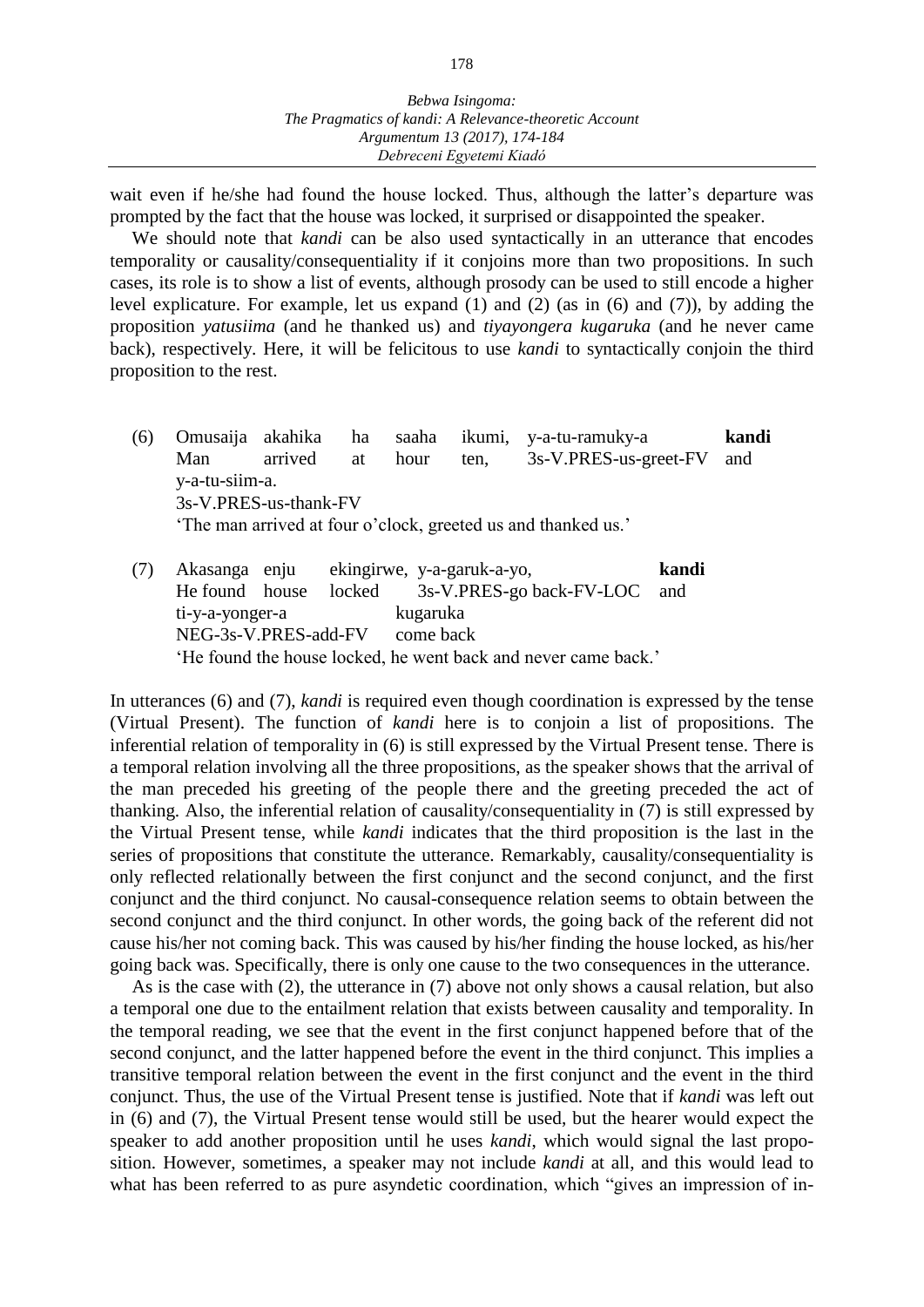completeness, a notion of the sentence being in-the-air" (Büring & Hartmann 2015: 44). As Büring & Hartmann (2015: 44) continue to explain, under such circumstances, there is a need for "a major prosodic break" between the conjuncts and there is also a need to end such conjuncts with "an intonational high plateau." Recall that this kind of asyndeton only involves more than two conjuncts, since leaving out *kandi* when there are only two conjuncts is the norm, as coordination is coded by means of the Virtual Present tense in order to encode temporality or/and causality/consequentiality (cf. (1) and (2)), while including it in this case leads to higher level explicatures (cf. (3) and (4)).

## *2.2 Explanation*

 $\overline{a}$ 

Inspired by Blakemore (1987) and Wilson & Sperber (1993), Fretheim (2004a: 111) points out that discourse connectives are "encoders of information about a kind of inference process that is meant to facilitate the hearer's derivation of a cognitive output that agrees with the speaker's informative intention and satisfies the hearer's expectation of stimulus relevance." *Kandi* is usually used in some utterances in order to facilitate the hearer's derivation of cognitive output that conforms to the speaker's intention to provide an explanation in the second conjunct for what is described in the first conjunct. The fact that *kandi* can be used to encode an explanation makes it functionally similar to the Akan discourse connective *nà* (cf. Amfo 2007). Crucially, Amfo (2007) challenges Carston's (2002) dictum that a connective of this sort cannot precede a conjunct that provides an explanation for a state of affairs expressed in the preceding conjunct. While Carston (2002) relied on data from English, Amfo (2007) argues that her (Carston's) account of constraints on the pragmatic processing of coordination was not meant to be language specific. Crucially, it is not only Akan *nà* that is used in an utterance to encode an explanation, but also the Rutooro connective *kandi*, as shown in the utterances in (8):

- (8) A: Abaana ti-ba-som-er-e! Children NEG-3p-study-PERF-FV 'The children have not gone to school!'
	- B: **Kandi** ba-ta-ba-bing-e. And 3p-PAST.NEG-3p-chase-FV Lit. '*And didn't they chase them*.' 'It is because they were sent away.'

The utterances in (8) present a case of detached conjuncts. As pointed out earlier, there is need for saturation here. The zero conjunct which could have been replaced by a non-zero one to the left of *kandi* should be saturated, by matching it with an antecedent in the preceding utterance, i.e. A's utterance. In fact, semantically, the *kandi* conjunct (8B) is only permissible as a reaction to some utterance. In other words, it is dependent on the preceding utterance since it cannot stand on its own, at least semantically.<sup>9</sup> The utterances in  $(8)$  provide us with a situation where B's utterance gives the reason why the children have not gone to school. The

Note that the dependence here is semantic rather than syntactic. This is because in (8) we have the Perfective aspect and the Far-Past tense, as opposed to cases such as those in (1) and (2), where the dependence is syntactic, given that the Virtual Present is used.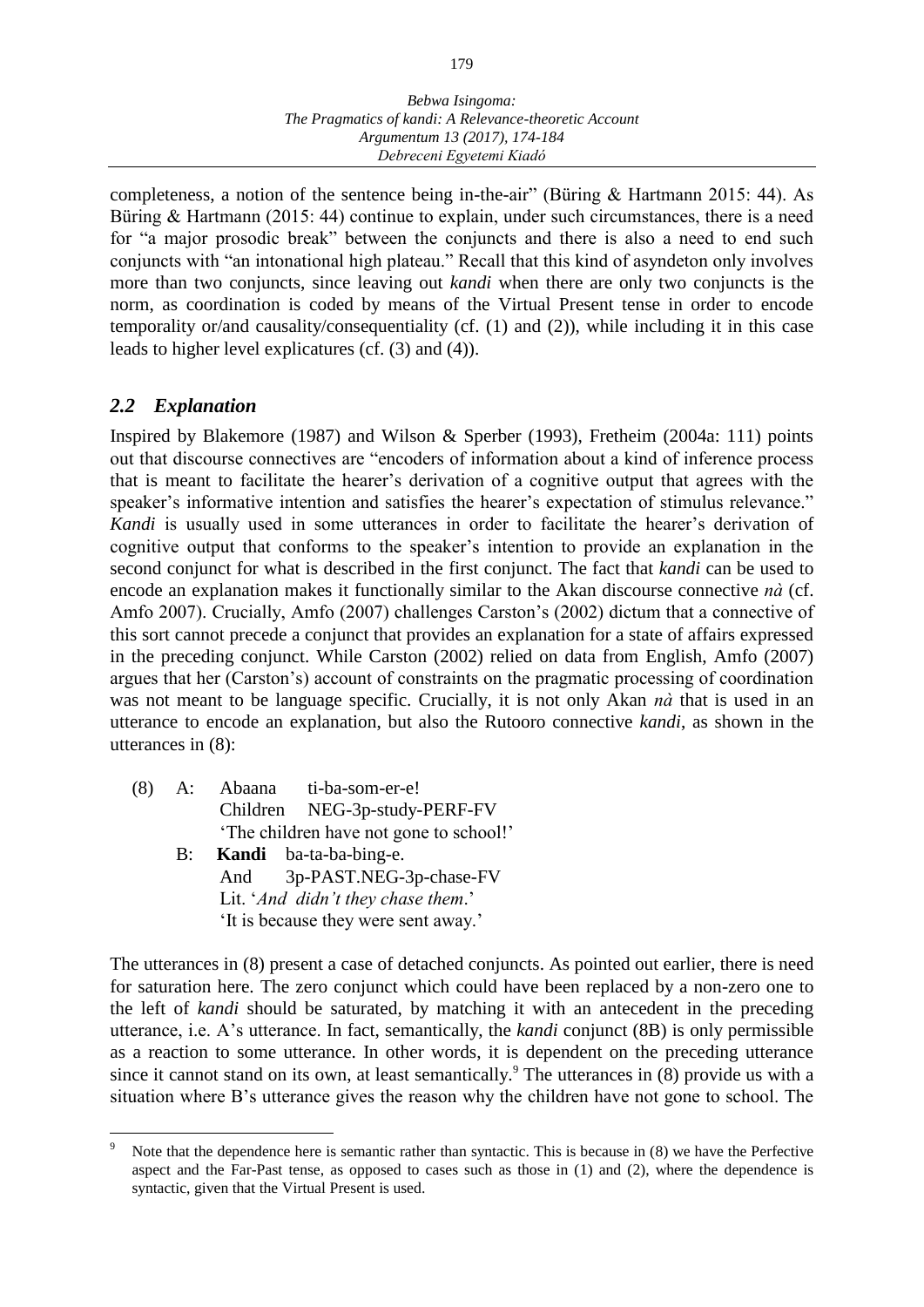syntactic and pragmatic requirements in this utterance dictate the use of the negative form of the verb. Notably, there is some kind of enrichment here, mandated by intonation and the negative form of the verb.

*Kandi* can also be used to express an explanation in a non-detached conjunct, as shown in (9).

(9) Nkagwa ebizaamu **kandi** obu na-a-som-ir-r-e Bundibugyo. I failed exams and when 1s-V.PRES-study-APPL-PERF-FV Bundibugyo 'I failed exams since I studied in Bundibugyo.'

The *kandi* conjunct directs the addressee to search for relevance, bearing in mind that this is an explanation for the failure in the exams (national ones) by the speaker. If *kandi* were removed, the utterance would only amount to a statement that tells the addressee that the speaker failed exams when he studied in Bundibugyo, i.e. the speaker seems to have studied in various areas, and he failed exams in Bundibugyo. Such a statement does not tell us, as (9) does, that it is because of studying in Bundibugyo that the speaker failed his exams. Note that in (9) contextual content is crucial, i.e. the addressee is supposed to have known that studying in Bundibugyo normally makes people fail their exams. In other words, the addressee has to employ contextual assumptions at her disposal in order to strengthen the propositional content to a fact followed by an explanation for it. The use of *kandi* in (9) clearly demonstrates that the speaker imputes his failure in exams to studying in Bundibugyo, while without it there is no explicit ascription of the failure to the fact that the studying was done in Bundibugyo. To clearly drive this point home, let us consider (10):

(10) #Nkagwa ebizaamu **kandi** obu na-a-som-ir-r-e Kampala. I failed exams and when 1s-V.PRES-study-APPL-PERF-FV Kampala 'I failed exams since I studied in Kampala.'

Utterance (10) is not pragmatically acceptable when one is equipped with contextual information pertaining to Uganda. Under normal circumstances, one cannot impute his failure in national exams to the fact of studying in Kampala, because Kampala is renowned for having the best schools in Uganda. Note that in Uganda, passing national exams greatly depends on the type of school one goes to. To this effect, schools are categorized in terms of good schools (locally known as 'First-World schools') and poor schools (locally known as 'Third-World schools'). Most Kampala schools are 'First-World schools' and all schools in Bundibugyo, for example, are 'Third-World schools'. Moreover, the worst school in Kampala is better than the best school in Bundibugyo. Hence, it is inconceivable for one to utter (10) unless he is just being ironical.

#### *2.3 Other instances of higher level explicatures*

So far, we have seen *kandi* occurring utterance-medially (or at least as a response to an overt proposition, as in (8B). As stated earlier, *kandi* can occupy other slots too in an utterance. One of them is the initial position of an utterance, as the examples in (11) and (12) show: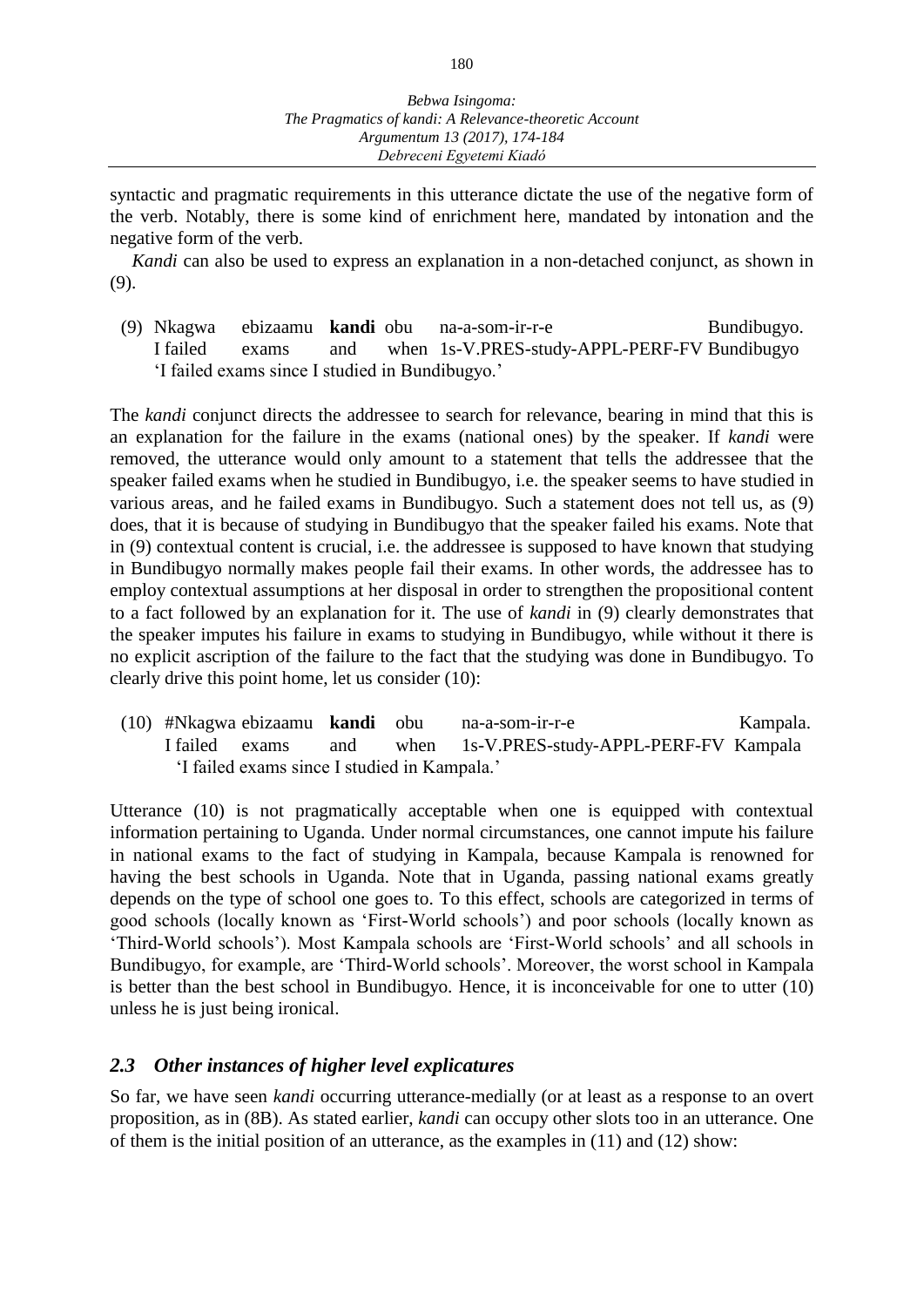- (11) Kandi w-a-gend-a. And 2s-V.PRES-go-FV 'And you have gone.'
- (12) Kandi gend-a. And go.IMP-FV 'And go.'

The occurrence of connectives utterance-initially is not peculiar to Rutooro. Amfo (2007: 671) points out that *nà* – the Akan equivalent of English *and* – can occur utterance-initially, and the same holds for English (cf. Blakemore & Carston 2005, Reitz 2013). Obviously what matters here is not whether such a phenomenon holds in other languages or not. Our interest instead is to examine how *kandi* directs the addressee to process relevance in such a context given that it (*kandi*) does not conjoin two overt propositions. Pragmatically speaking, *kandi* here conjoins two propositions although the first proposition is not overtly expressed. *Kandi* tells the hearer that the missing linguistic elements in front of it should trigger a contextual search for the premise that justifies utterances (11) and (12). Hence, what the addressee does here is saturate the utterance using contextual assumptions. Sometimes, the addressee can use the proposition expressed in the preceding utterance, or she can employ inferences retrievable from that proposition.

The token of *kandi* in the examples above constrains higher level explicatures. In (11), the speaker employs *kandi* to indicate to the addressee that he does not wish her to go. The speaker's attitude could be either he is disappointed, or he feels sad that the addressee is taking leave of him. In (12) the speaker portrays impatience when he uses *kandi.* He expects the addressee to have gone some time back, or he sees the addressee dilly-dallying around instead of going, as agreed. We need to underscore the role of the moods used in these utterances in contributing to the kind of higher level explicature here. *Kandi* has to 'work in tandem' with the indicative mood to express disappointment or sadness (utterance (11)), and the imperative mood (as well as contextual information) to express impatience (utterance (12)). This means that the inferential relations that obtain in these conjuncts are a result of the combination of the semantics of the discourse connective, the syntactic structure of the conjuncts, and contextual assumptions (cf. Amfo 2007: 682). In order for us to clearly see the role of *kandi* here in conveying attitudinal propositions, let us consider the same utterances without it as in (13) and (14) below:

- (13) W-a-gend-a. 2s-V.PRES-go-FV 'You have gone.'
- (14) Gend-a. Go.IMP-FV  $'Go.'$

In (13), the utterance is a mere statement meaning literally *So, you are going* (*away*). In (14), we only have an order, which does not really tell us whether the speaker is impatient or not. Evidently, we are aware of Blakemore's (1992) treatment of imperatives, originally proposed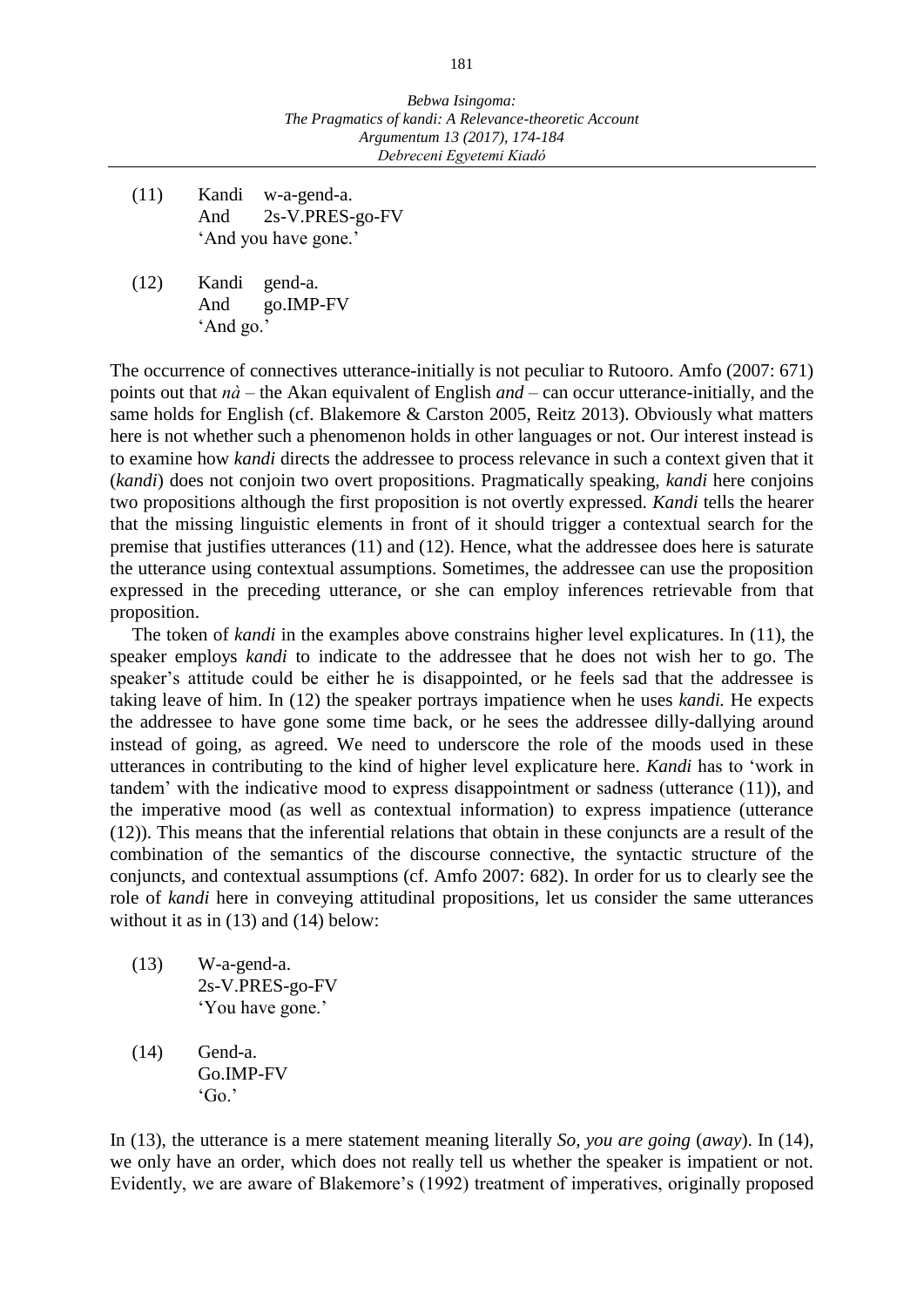in Sperber & Wilson (1986). She shows that imperatives express higher level explicatures. This means that even without *kandi*, the utterance in (12), as modified in (14), still expresses a higher level explicature because the content proposition, which is the same in (12) and (14), is embedded under a predicate of propositional attitude. However, this higher level explicature only reflects the attitude of the speaker's desire to see his interlocutor leave. It does not have the impatience-laden reading where *kandi* is used. Hence, we clearly see that more than one higher level explicature is communicated when *kandi* is used in an imperative sentence like (12). That is, the speaker not only has the desire of seeing his interlocutor leave  $(1<sup>st</sup>$  higher level explicature), but also he is impatient  $(2<sup>nd</sup>$  higher level explicature).

Note that in both (11) and (12), *kandi* can be placed utterance-finally, as shown in (15) and (16):

- (15) W-a-gend-a kandi. 2s-V.PRES-go-FV and Lit. 'You have gone and.'
- (16) Gend-a kandi. Go.IMP-FV and Lit. 'Go and.'

While (11) and (15) will have more or less the same pragmatic interpretation (i.e. disappointment or sadness), (12) and (16) exhibit some level of mismatch, depending on the intonation. The first reading of (16) presents the same attitudinal proposition as in (12) (i.e. impatience), but the second reading gives us the impression that the speaker unwillingly allows the addressee to leave. It directs the addressee to the propositional attitude of the speaker that he is not happy about the addressee's act of wanting to leave. As pointed out above, intonation plays an important role in differentiating the two readings. The reading associated with impatience requires the speaker to stress *kandi*, while this is not the case in the second reading (i.e. where the speaker expresses unwillingness or unhappiness).

#### **3 Conclusion**

In this discussion, I have provided an exploratory analysis of the pragmatic use of *kandi*, a coordinating connective in Rutooro. I have demonstrated that whereas *kandi* can be equated to English *and*, its pragmatic functions are in the main different from those of *and*. Unlike English *and* which is used to encode, e.g. temporality, causality/consequentiality (cf. Carston 2002), *kandi* does not exhibit such pragmatic functions. These functions are encoded by a special tense in Rutooro known as Virtual Present. Also, in contradistinction to English *and*, *kandi* can be used in an utterance to express an explanation, which makes it similar to the Akan connective *nà* (cf. Amfo 2007). The connective *kandi* is also used procedurally to direct the addressee to a higher level explicature, expressing the attitudinal proposition of the speaker. To this effect, *kandi* can be used to encode impatience, disappointment, unhappiness, unwillingness, sadness, etc. Thus, this paper augments the discourse on how languages differ considerably as to how they ascribe pragmatic functions to their functors. Despite the rendition of *kandi* as *and* (cf. Ndoleriire et al. 2009), the way Rutooro deploys it on the prag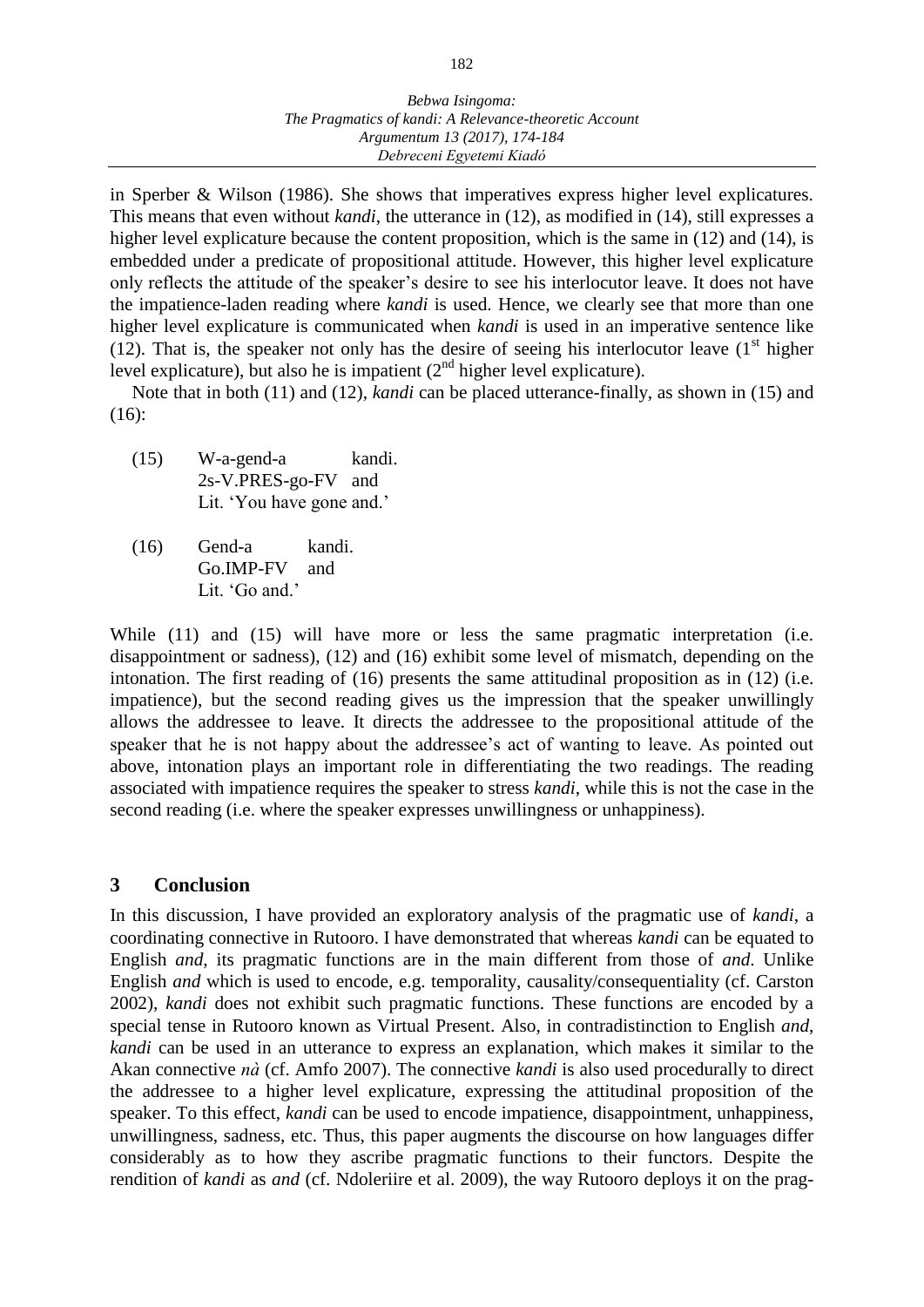matic plane points to a sharp contrast with English. Relatedly, even though some pragmatic functions of *kandi* are akin to those of Akan *ná*, the two differ significantly as regards inferential relations involving higher level explicatures, as *kandi* displays a wide array of such speakers' propositional attitudes.

#### **References**

Amfo, Nana Apiah Abia (2007): Clausal Coordination in Akan. *Lingua* 117, 666-684.

- Assimakopoulos, Stavros (2015): Motivating the Procedural Analysis of Logical Connectives. *Nouveaux Cahiers de Linguistique Française* 32, 59-70.
- Blakemore, Diane (1987): *Semantic Constraints on Relevance*. Oxford: Blackwell.
- Blakemore, Diane (1992): *Understanding Utterances*. Oxford: Blackwell.
- Blakemore, Diane & Carston, Robyn (2005): The Pragmatics of Sentential Coordination with *and*. *Lingua* 115, 569-589.
- Blühdorn, Hardarik (2008): Subordination and Coordination in Syntax, Semantics and Discourse: Evidence from the Study of Connectives. In Fabricus-Hansen, C. & Ramm, W. (eds.): *Subordination versus Coordination in Sentence and Text*. Amsterdam: John Benjamins, 59-85.
- Büring, Daniel & Hartmann, Katharina (2015): Semantic Coordination without Syntactic Coordinators. In: Toivonen, I., Csúri, P. & van der Zee, E. (eds.): *Structures in the Mind: Essays on Language, Music, and Cognition in Honor of Ray Jackendoff*. Cambridge, MA: MIT Press, 41-62.
- Carston, Robyn (2002): *Thoughts and Utterances: the Pragmatics of Explicit Communication*. Oxford: Blackwell.
- Fretheim, Thorstein (2004a): 'Switch-polarity' Anaphora in English and Norwegian. *Working Papers in Linguistics 1, Norwegian University of Science and Technology*, 45-68.
- Fretheim, Thorstein (2004b): "All Things Considered" The Pragmatics of a Linguistically Expressed Contextual Premise. *Working Papers in Linguistics 1, Norwegian University of Science and Technology,* 117-132.
- Fretheim, Thorstein (2006): English then and Norwegian da/så Compared: A Relevancetheoretic Account. *Nordic Journal of Linguistics* 29, 45-93.
- Maddox, Henry Edward (1902): *An Elementary Lunyoro Grammar*. London: Society for Promoting Christian Knowledge: Reproduced by Bibliobazaar.
- Ndoleriire, Oswald & Oriikiriza, Celestino (eds.) (1996): *Runyakitara Language*. Course Manual. (ms.). Makerere University.
- Ndoleriire, Oswald, Kintu, John, Kabagenyi, Jancinta & Kasande, Harriet (2009): *Runyoro-Rutooro – English Dictionary*. Kampala: Fountain Publishers.
- Reitz, Stefanie Maria (2013): *Context-dependent Interpretations of the Conjunction* '*und' in Different Age-groups*. PhD thesis. University of Mainz.
- Rubongoya, L.T. (1999): *A Modern Runyoro-Rutooro Grammar*. Köln: Rüdiger Köppe Verlag.
- Rubongoya, L.T. (2013): *Runyoro-Rutooro – English Dictionary*. Fort-Portal: MODRUG.
- Sperber, Dan & Wilson, Deidre: (1986) *Relevance: Communication and Cognition*. Oxford: Blackwell.